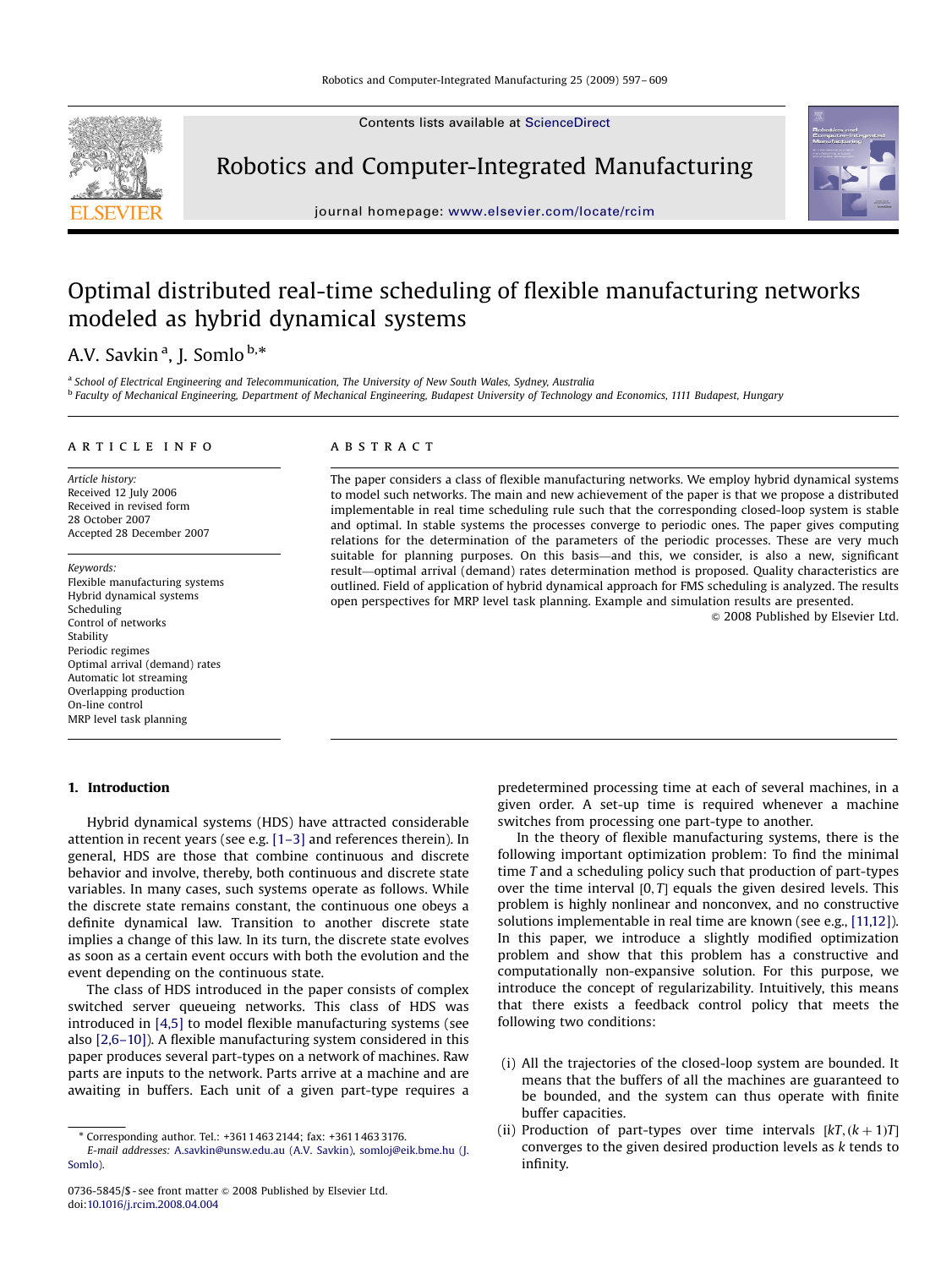Then our optimization problem is to find minimal possible value of such time T. We obtain a necessary and sufficient condition of regularizability and a simple algebraic formula for the minimal time T. For regularizable networks, we find a decentralized control policy implementable in real time which guarantees a regular behavior of the closed-loop system. The case of zero set-up time was considered in [\[13,14\]](#page--1-0). The algorithm of [\[13\]](#page--1-0) asymptotically converge to a limit that is the same as the performance of our method for the case zero set-up times. The paper [\[14\]](#page--1-0) presents heuristic algorithms. Furthermore, [\[13,14\]](#page--1-0) did not study the issue of stability. Quite general optimization problems were considered in [\[15,16\]](#page--1-0). However, the results of [\[15,16\]](#page--1-0) lead to computationally expensive algorithms whereas the results of this paper are given in terms of very simple and easily implementable algebraic conditions.

Furthermore, in Section 4, we address the work in progress issue and propose a slightly modified scheduling policy which guarantees that the system will operate with a small quantity or work in progress and production of part-types will be equal to desired levels over any time interval [kT,  $(k+1)T$ ].

In Section 5, the aspects of practical applications are discussed. Optimal arrival (demand) rates determination method is proposed. The optimal arrival rate coefficient obtained in such a way provides that the excess time of the completion time compared with the global minimum of net manufacturing time will be minimal. The above method is based on the considerations of periodic processes the existence of which got strong theoretical basis in the present article. This Section introduces a term called set-up relation coefficient, which characterizes the given side of the flexibility of manufacturing systems. The smaller this coefficient is the better the results of application of HDS theory to manufacturing scheduling are. The outlined method gives also an opportunity to clear the field of possible application of the above theories in the relation to the numbers of parts.

In Section 6 examples and simulation results are presented. They are especially directed for investigating the periodic processes. The results are surprisingly favorable. They clearly demonstrate the applicability and effectiveness of both the theoretical results and planning issues.

In Section 7 Conclusions are formulated. The most important is that the theoretical results of the paper provide strong basis for the use of HDS theory for solving manufacturing scheduling problems. When using this, which application field is now already clear, a number of problems still open can be effectively solved. Among them are the following:

- Optimal arrival rate can be determined which guaranties the given small excess time over the global minimum of net manufacturing time
- Automatic lot streaming and overlapping production can be realised
- On-line, real-time, distributed, robust control is possible in a very simple way
- MRP and scheduling level interconnection is easy to realise for task planning purposes

#### 2. Problem statement

In this paper, we investigate flexible manufacturing systems described by the following features:

(i) There are P part-types labeled  $1, 2, \ldots, P$ , and a set  $\mathcal{M} =$  $\{1, 2, \ldots, M\}$  of machines.

- (ii) Parts of type p require processing at the machines  $\mu_{p,1}, \mu_{p,2}, \ldots, \mu_{p,n_p}$  in that order where  $\mu_{p,i} \in \mathcal{M}$ .
- (iii) Raw parts of type p arrive to the system at the machine  $\mu_{n,1}$  at a constant rate  $r_p > 0$ .
- (iv) At the ith machine they visit, parts of type  $p$  enter the buffer labeled  $b_{p,i}$ , from which they are eventually processed by this machine at a given constant rate  $R_{p,i}$  > 0.
- (v) We also assume that parts of type  $p$  incur a fixed transportation delay  $l_{p,i}\geq 0$  when moving from the machine *i* to the machine  $i + 1$ .
- (vi) The machine *m* is served from the buffers  $B_m = \{b_{p,i} : \mu_{p,i} = m\}.$ A minimal set-up time  $\delta_m^0 > 0$  is required when the machine m switches from processing parts of type p in the buffer  $b \in$  $B_m$  to processing parts of another type p' in a buffer  $b' \in B_m$ . The machine does not work during such a set-up time. The set-up time can be artificially increased to achieve our control goal. In other words, set-up time  $\delta_m(t)$  of the machine m is a control variable. However, condition

$$
\delta_m(t) \geqslant \delta_m^0 \tag{1}
$$

should be satisfied.

In this paper, the flexible manufacturing system under consideration is defined by production paths  $\mu_{p,1}, \mu_{p,2}, \ldots, \mu_{p,n_p}$  of the part-types, machine rates  $R_{p,i}$ , minimal machine set-up times  $\delta_{m}^0$ and transportation delays  $l_{p,i}$ . The arrival rates  $r_p$  are to be chosen from our control goal.

For such a system, let  $x_{p,i}(t)$  denote the level of the buffer  $b_{p,i}$  at time  $t$ . We refer to the contents of buffers as "work": it will be convenient to think of work as a fluid, and a buffer as a tank. However, in applications to flexible manufacturing systems, work represents a continuous approximation of the discrete flow of parts.

The location of any machine is a control variable, and may be selected using a feedback policy.

Furthermore, for any  $1 \le m \le M$ , introduce a symbolic variable  $q_m(t)$  to describe the state of the machine m. Let  $B_m = \{b_{p,i} : \mu_{p,i} = \emptyset\}$  $m$ } be the set of the buffers served by the machine  $m$ , and introduce the set of symbols  $\hat{B}_m := B_m \cup \{0\}$ . Then the function  $q_m(t) \in \hat{B}_m$  is defined for all times t as follows:

 $q_m(t) = 0$  if the machine m does not work at time t, and  $q_m(t) = b_{p,i}$  if the machine m works with the buffer  $b_{p,i}$  at time t.

Moreover, let  $y_p(t)$  denote the amount of parts of type p at time t fully processed by the flexible manufacturing system. In other words,  $y_p(t)$  is the cumulative output of part-type p from the buffer  $b_{p,n_p}$  over [0, t].

**Remark 2.1.** We allow for the possibility that parts may visit any machine more than once ( $\mu_{p,i} = \mu_{p,j}$  for some  $i \neq j$ ). Therefore, the class of systems under consideration in this paper includes networks with non-feedforward flows such as, for example, Kumar–Seidman (Rybko–Stolyar) network [\[17,18\]](#page--1-0) and Dai–Hasenbein–Vande Vate network [\[19\].](#page--1-0)

Remark 2.2. The buffers introduced in the system are virtual ones. For example, in a real-world flexible manufacturing system all parts may be stored in one buffer. The computer control system treats the parts of a certain type as taken from the corresponding virtual buffer irrespective of the fact where they are stored. Such virtual buffers are certainly appropriate if the flexible manufacturing network under consideration is configured with a single buffer that all machines can directly access. A simple example of such a network is the experimental FMS of the Budapest University of Technology and Economics [\[20,21\]](#page--1-0). The system contains a central storage buffer and automatically guided vehicles which provide extremely small transportation times.